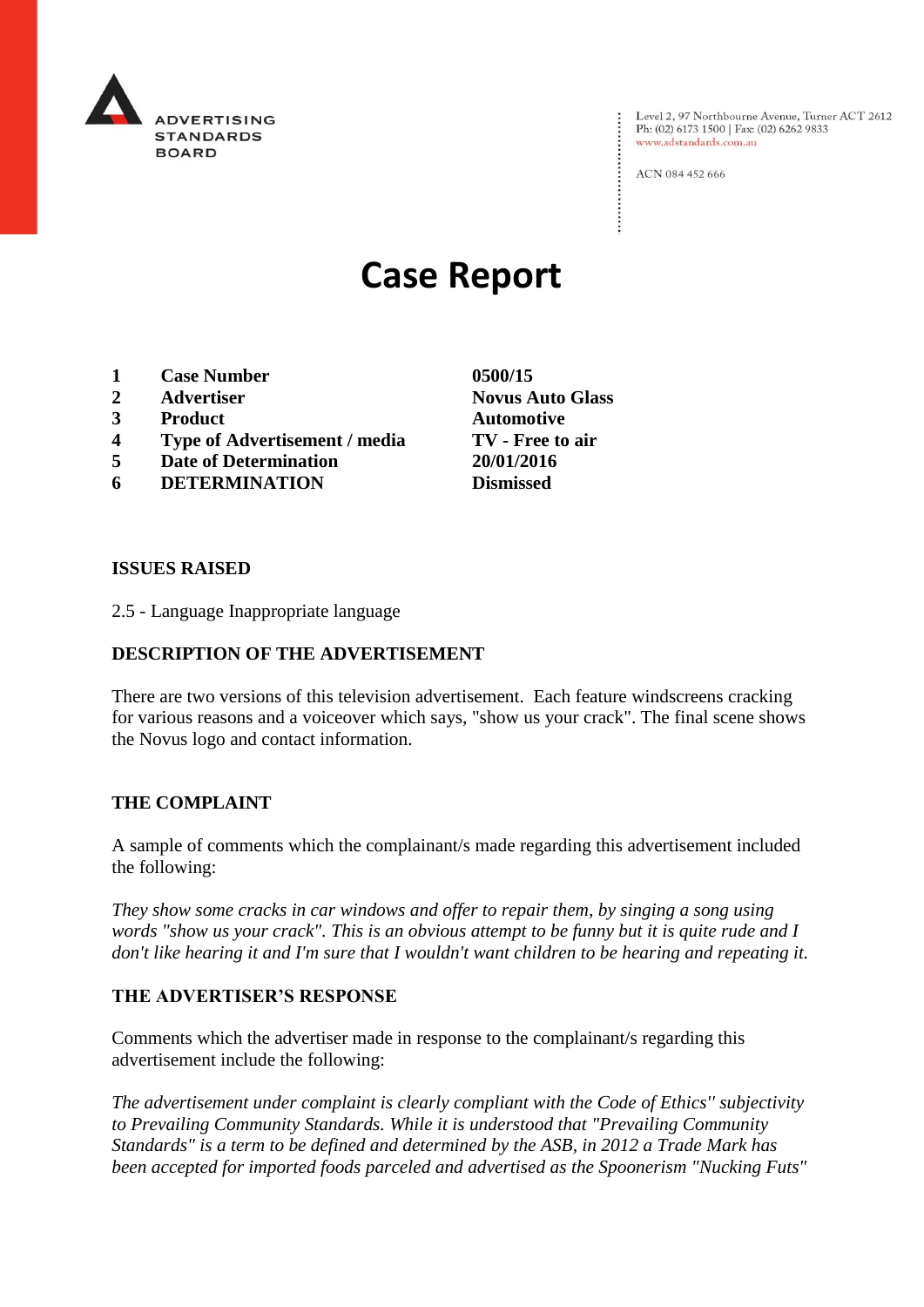*and police complaints of obscene language are now regularly dismissed in Magistrates'' Courts on the basis that the Anglo Saxon derived words "f\*\*k" etc are no longer held to be obscene under prevailing community standards and are in fact part of the common parlance and vernacular in Australia. Our reference to "show us your crack" was and is, and is perceived by the public in 2015 to be, "tongue in cheek".*

*Our advertisements have no content which is any way referential to ill humour, anger, or violence. In fact, our advertisements are the direct opposite – they are humorous, slightly mischievous, involve laughter and are in no way edgy or even ribald. The use of the phrase "show us your crack" is not profane either directly or indirectly. And, at the end of the day, NOVUS is a multinational organisation which invented "windscreen crack repair" many decades ago and holds itself out as a "Repair first, replace only if necessary" company. The use of the phrase "show us your crack" contains no Anglo Saxon. Any innuendo is completely in the mind of the listener and, importantly, because of the complainant's focus on children ("…I wouldn't want children to be hearing and repeating it") the reference to "show us your crack" is at the least highly metaphorical and the low level of sophistication of children would not be sufficient for this metaphor to crystallise in a vulgar way. Conversely, if everyone does think in the same fashion as the complainant clearly does, those who do unravel the metaphorical allusion between our core business and other matters would be of an age where the metaphor would be considered to be (a) humorous and (b) harmless and trivial.*

*The phrase in the literal and visual context in which it is said (that is, our core business of windscreen repairs showing a repair utility and a uniformed autoglazier) is not capable of misunderstanding – repairs of cracked windscreens is what we do, across Australia and across many other nations.*

*As stated above, we are in an age when the spoonerism "Nucking Futs" has been accepted as meeting Prevailing Community Standards to the extent that a Trademark has been reserved for this phrase. "Show us your crack" is innocuous by comparison and relevant to our core business. This complaint should be dismissed on the above grounds and also on the common sense grounds that it is inoffensive to practically all clear and right thinking people in the 21st Century and far too subtle for most children.*

### **THE DETERMINATION**

The Advertising Standards Board ("Board") considered whether this advertisement breaches Section 2 of the Advertiser Code of Ethics (the "Code").

The Board noted the complainant's concern that the advertisement features the phrase, "show us your crack" which is rude and not appropriate for a broad audience which includes children.

The Board reviewed the advertisement and noted the advertiser's response.

The Board considered whether the advertisement was in breach of Section 2.5 of the Code. Section 2.5 of the Code states: "Advertising or Marketing Communications shall only use language which is appropriate in the circumstances (including appropriate for the relevant audience and medium). Strong or obscene language shall be avoided".